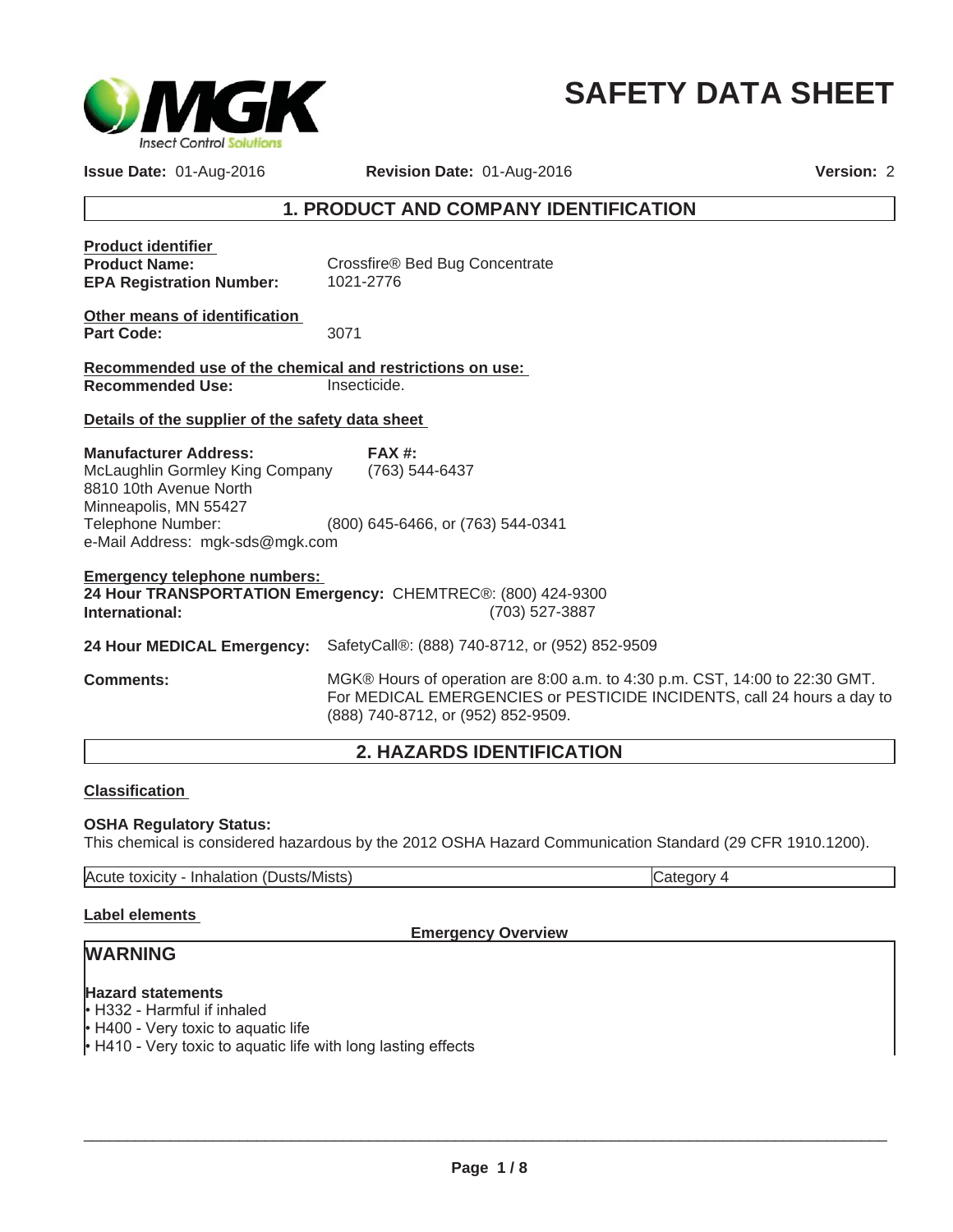

 $\_$  ,  $\_$  ,  $\_$  ,  $\_$  ,  $\_$  ,  $\_$  ,  $\_$  ,  $\_$  ,  $\_$  ,  $\_$  ,  $\_$  ,  $\_$  ,  $\_$  ,  $\_$  ,  $\_$  ,  $\_$  ,  $\_$  ,  $\_$  ,  $\_$  ,  $\_$  ,  $\_$  ,  $\_$  ,  $\_$  ,  $\_$  ,  $\_$  ,  $\_$  ,  $\_$  ,  $\_$  ,  $\_$  ,  $\_$  ,  $\_$  ,  $\_$  ,  $\_$  ,  $\_$  ,  $\_$  ,  $\_$  ,  $\_$  ,

#### **Precautionary Statements - Prevention:**

P261 - Avoid breathing dust/fume/gas/mist/vapors/spray P271 - Use only outdoors or in a well-ventilated area

#### **Precautionary Statements - Response:**

P321 - Specific treatment (see Section 4/ First Aid). P304 + P340 - IF INHALED: Remove victim to fresh air and keep at rest in a position comfortable for breathing P312 - Call a POISON CENTER or doctor/physician if you feel unwell

#### **Precautionary Statements - Storage:**

P405 - Store locked up P403 + P235 - Store in a well-ventilated place. Keep cool

#### **Precautionary Statements - Disposal:**

P501 - Dispose of contents/container to an approved waste disposal plant

#### **Hazards not otherwise classified (HNOC):**

Do not use this product in or on electrical equipment due to the possibility of shock hazard.

### **3. COMPOSITION/ INFORMATION ON INGREDIENTS**

| <b>Chemical Name</b>     | <b>CAS No</b> | Weight-% |
|--------------------------|---------------|----------|
| <b>Metofluthrin</b>      | 240494-70-6   | 0.100    |
| Clothianidin             | 210880-92-5   | 4.00     |
| Piperonyl Butoxide (PBO) | $51 - 03 - 6$ | 10.0     |

\*The exact percentage (concentration) of composition has been withheld as a trade secret.

Comments: Ingredients not identified are proprietary or non-hazardous. Values are not product specifications.

## **4. FIRST AID MEASURES**

#### **Aspiration pneumonia hazard:**  $\cdot$  No information available

#### **Description of first aid measures:**

| Eye contact:         | Hold eye open and rinse slowly and gently with water for 15-20 minutes. Remove<br>contact lenses, if present, after the first 5 minutes, then continue rinsing eye. Call<br>a poison control center or doctor for treatment advice. |
|----------------------|-------------------------------------------------------------------------------------------------------------------------------------------------------------------------------------------------------------------------------------|
| <b>Skin Contact:</b> | Take off contaminated clothing. Rinse skin immediately with plenty of water for<br>15-20 minutes. Call a poison control centeror doctor for treatment advice.                                                                       |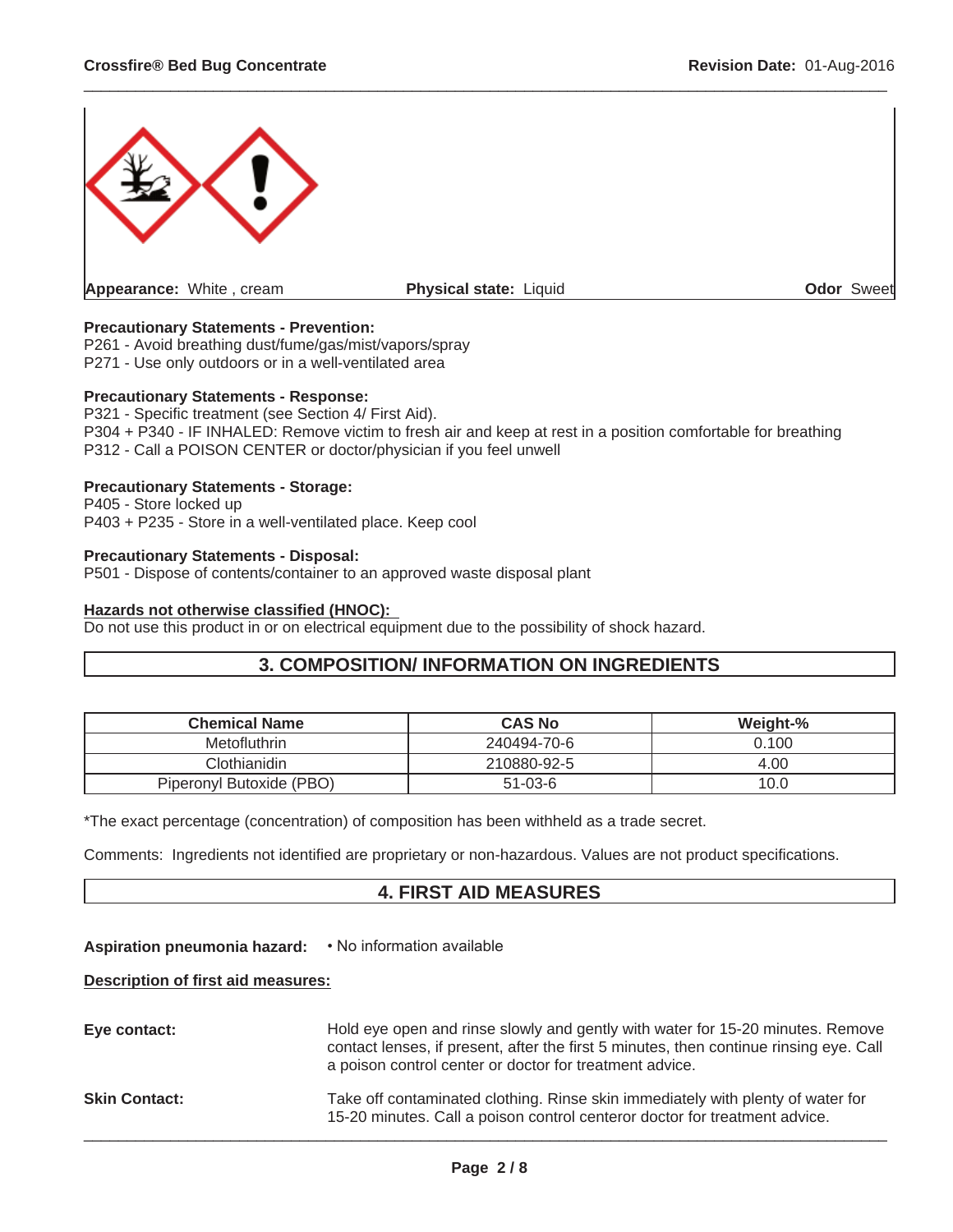| Ingestion:                                        | If swallowed, IMMEDIATELY call a poison control center or doctor for treatment<br>advice. Have person sip a glass of water if able to swallow. Do not induce vomiting<br>unless told to do so by a poison control center or a doctor. Never give anything by<br>mouth to an unconscious person. |
|---------------------------------------------------|-------------------------------------------------------------------------------------------------------------------------------------------------------------------------------------------------------------------------------------------------------------------------------------------------|
| Inhalation:                                       | Remove affected person to fresh air. If person is not breathing, call 911 or an<br>ambulance, then give artificial respiration, preferably mouth-to-mouth if possible.<br>Call a poison control center or doctor for further treatment advice.                                                  |
| Self-protection of the First<br><b>Responder:</b> | Use personal protective equipment as required.                                                                                                                                                                                                                                                  |
| Note to physicians:                               | For skin effects, a highly efficient therapeutic agent for Pyrethrin/ Pyrethroid<br>exposure is topical application of tocopherol acetate (Vitamin E).                                                                                                                                          |

 $\_$  ,  $\_$  ,  $\_$  ,  $\_$  ,  $\_$  ,  $\_$  ,  $\_$  ,  $\_$  ,  $\_$  ,  $\_$  ,  $\_$  ,  $\_$  ,  $\_$  ,  $\_$  ,  $\_$  ,  $\_$  ,  $\_$  ,  $\_$  ,  $\_$  ,  $\_$  ,  $\_$  ,  $\_$  ,  $\_$  ,  $\_$  ,  $\_$  ,  $\_$  ,  $\_$  ,  $\_$  ,  $\_$  ,  $\_$  ,  $\_$  ,  $\_$  ,  $\_$  ,  $\_$  ,  $\_$  ,  $\_$  ,  $\_$  ,

## **5. FIRE-FIGHTING MEASURES**

#### **Suitable extinguishing media**

Use extinguishing measures that are appropriate to local circumstances and the surrounding environment.

#### **Unsuitable extinguishing media:**

Caution: Use of water spray when fighting fire may be inefficient.

**Hazardous combustion products:** Carbon monoxide, Carbon dioxide (CO2).

#### **Specific hazards arising from the chemical**

No information available.

**Explosion data Sensitivity to Mechanical Impact:** None. **Sensitivity to Static Discharge:** None.

#### **Protective equipment and precautions for firefighters:**

As in any fire, wear self-contained breathing apparatus pressure-demand, MSHA/NIOSH (approved or equivalent) and full protective gear.

| <b>NFPA</b>                | <b>Health hazards 2</b> | <b>Flammability 1</b>            | <b>Instability 0</b>      | <b>Physical and</b><br><b>Chemical Properties</b> |
|----------------------------|-------------------------|----------------------------------|---------------------------|---------------------------------------------------|
| <b>HMIS</b>                | <b>Health hazards 1</b> | <b>Flammability 1</b>            | <b>Physical hazards</b> 0 | <b>Personal protection</b>                        |
| Chronic Horord Ciarl opend |                         | $*$ $\Box$ Chronic Hoolth Hozard |                           |                                                   |

**Chronic Hazard Star Legend** *\* = Chronic Health Hazard*

## **6. ACCIDENTAL RELEASE MEASURES**

#### **Personal precautions, protective equipment and emergency procedures**

- **Personal precautions:** Use personal protective equipment as required. Evacuate personnel to safe areas. Keep people away from and upwind of spill/leak. **Environmental precautions:** Prevent further leakage or spillage if safe to do so. Do not allow into any sewer, on
- the ground or into any body of water. Prevent product from entering drains. Local authorities should be advised if significant spillages cannot be contained. See Section 12 for additional ecological information.

#### **Methods and material for containment and cleaning up**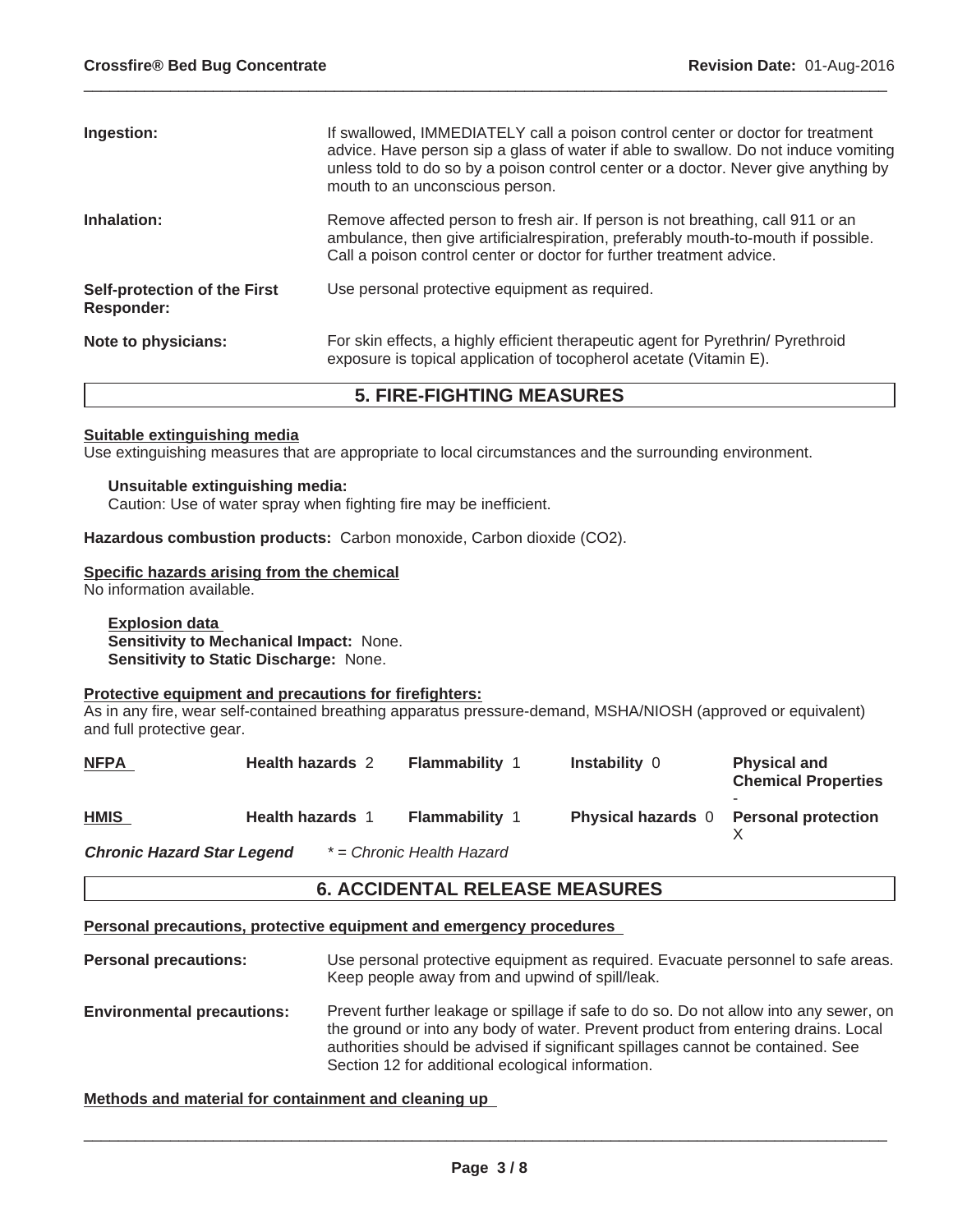| <b>Methods for containment:</b>      | Prevent further leakage or spillage if safe to do so.                                                                                                           |
|--------------------------------------|-----------------------------------------------------------------------------------------------------------------------------------------------------------------|
| Methods for cleaning up:             | Dam up. Soak up with inert absorbent material. Pick up and transfer to properly<br>labeled containers. Clean contaminated surface thoroughly.                   |
|                                      | <b>7. HANDLING AND STORAGE</b>                                                                                                                                  |
| <b>Precautions for safe handling</b> |                                                                                                                                                                 |
| Advice on safe handling:             | Use personal protective equipment as required. Ensure adequate ventilation,<br>especially in confined areas. Use with local exhaust ventilation. Do not breathe |

 $\_$  ,  $\_$  ,  $\_$  ,  $\_$  ,  $\_$  ,  $\_$  ,  $\_$  ,  $\_$  ,  $\_$  ,  $\_$  ,  $\_$  ,  $\_$  ,  $\_$  ,  $\_$  ,  $\_$  ,  $\_$  ,  $\_$  ,  $\_$  ,  $\_$  ,  $\_$  ,  $\_$  ,  $\_$  ,  $\_$  ,  $\_$  ,  $\_$  ,  $\_$  ,  $\_$  ,  $\_$  ,  $\_$  ,  $\_$  ,  $\_$  ,  $\_$  ,  $\_$  ,  $\_$  ,  $\_$  ,  $\_$  ,  $\_$  ,

#### **Conditions for safe storage, including any incompatibilities**

**Storage Conditions:** Keep container tightly closed in a dry and well-ventilated place. Keep containers tightly closed in a cool, well-ventilated place. Keep in properly labeled containers. For more information, see product label.

dust/fume/gas/mist/vapors/spray. For more information, see product label.

### **8. EXPOSURE CONTROLS/ PERSONAL PROTECTION**

| <b>Control parameters</b> |
|---------------------------|
|                           |

**Exposure Guidelines:** This product, as supplied, does not contain any hazardous materials with occupational exposure limits established by the region specific regulatory bodies.

#### **Appropriate engineering controls**

| <b>Engineering Controls:</b> | Safety showers      |
|------------------------------|---------------------|
|                              | Eyewash stations    |
|                              | Ventilation systems |

**Individual protection measures, such as personal protective equipment**

**Eye/face protection:** Protective eyewear is recommended, but is not required.

- **Skin and body protection:** Wear protective gloves and protective clothing.
- **Respiratory protection:** If exposure limits are exceeded or irritation is experienced, NIOSH/MSHA approved respiratory protection should be worn. Positive-pressure supplied air respirators may be required for high airborne contaminant concentrations. Respiratory protection must be provided in accordance with current local regulations.

#### **General Hygiene Considerations:** When using do not eat, drink or smoke. Wash contaminated clothing before reuse. Regular cleaning of equipment, work area and clothing is recommended.

## **9. PHYSICAL AND CHEMICAL PROPERTIES**

#### **Information on basic physical and chemical properties:**

| <b>Physical state:</b>        | Liauid                   |
|-------------------------------|--------------------------|
| Appearance:                   | White, cream             |
| Odor                          | Sweet                    |
| Odor threshold:               | No information available |
| <b>Color (Gardner Scale):</b> | No information available |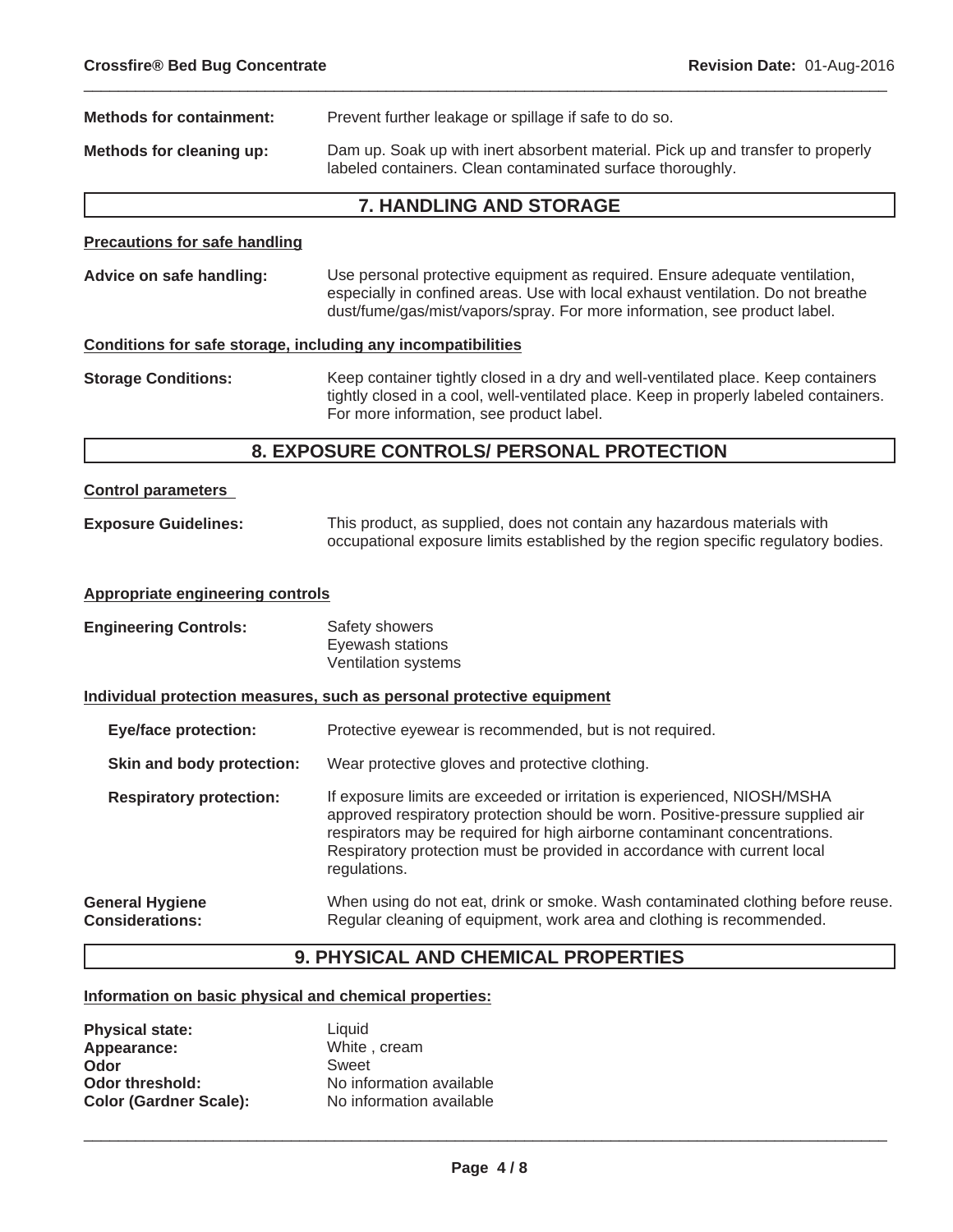| <b>Property:</b><br>pH:<br>Melting point / freezing point:<br>Boiling point / boiling range:<br><b>Flash point:</b>                                                                                                              | Values:<br>4.90<br>No information available<br>No information available<br>> 93.3 °C / > 200.0 °F                                                                                                                            | <b>Comment: • Method</b><br>@ 5% in H <sub>2</sub> O.<br>Tag Closed Cup |
|----------------------------------------------------------------------------------------------------------------------------------------------------------------------------------------------------------------------------------|------------------------------------------------------------------------------------------------------------------------------------------------------------------------------------------------------------------------------|-------------------------------------------------------------------------|
| <b>Evaporation rate:</b><br>Flammability (solid, gas):<br><b>Upper flammability limit (UEL):</b><br>Lower flammability limit (LEL):<br>Vapor pressure:<br>Vapor density:<br><b>Specific Gravity:</b><br><b>Water solubility:</b> | No information available<br>No information available<br>No information available<br>No information available<br>No information available<br>No information available<br>No information available<br>No information available |                                                                         |
| Partition coefficient; n-Octanol/<br>Water:<br><b>Autoignition temperature:</b><br><b>Decomposition temperature:</b><br>Kinematic viscosity:<br><b>Dynamic viscosity:</b><br><b>Refractive Index:</b>                            | No information available<br>No information available<br>No information available<br>No information available<br>29.5 cPs @ 20°C, 22.0 cPs @<br>$40^{\circ}$ C<br>No information available                                    |                                                                         |
| <b>Other Information:</b><br>Density:<br><b>VOC Content (%):</b>                                                                                                                                                                 | 1.0281 g/cm <sup>3</sup> @ 22.5 °C<br>0.29                                                                                                                                                                                   |                                                                         |
| <b>Miscibility/Solubility:</b><br>Water:<br><b>Alcohol</b><br><b>Aromatic solvents:</b><br><b>Petroleum distillates:</b>                                                                                                         | <b>Miscible</b><br>Miscible<br>Partially miscible<br>Immiscible                                                                                                                                                              |                                                                         |

## **10. STABILITY AND REACTIVITY**

 $\_$  ,  $\_$  ,  $\_$  ,  $\_$  ,  $\_$  ,  $\_$  ,  $\_$  ,  $\_$  ,  $\_$  ,  $\_$  ,  $\_$  ,  $\_$  ,  $\_$  ,  $\_$  ,  $\_$  ,  $\_$  ,  $\_$  ,  $\_$  ,  $\_$  ,  $\_$  ,  $\_$  ,  $\_$  ,  $\_$  ,  $\_$  ,  $\_$  ,  $\_$  ,  $\_$  ,  $\_$  ,  $\_$  ,  $\_$  ,  $\_$  ,  $\_$  ,  $\_$  ,  $\_$  ,  $\_$  ,  $\_$  ,  $\_$  ,

## **Reactivity**

No data available

#### **Chemical stability**

Stable under recommended storage conditions.

## **Possibility of Hazardous Reactions**

None under normal processing.

**Hazardous polymerization:** Hazardous polymerization does not occur.

#### **Conditions to avoid**

Extremes of temperature and direct sunlight.

#### **Incompatible materials:**

Incompatible with strong acids and bases. Incompatible with oxidizing agents.

## **Hazardous Decomposition Products**

Carbon monoxide, Carbon dioxide (CO2).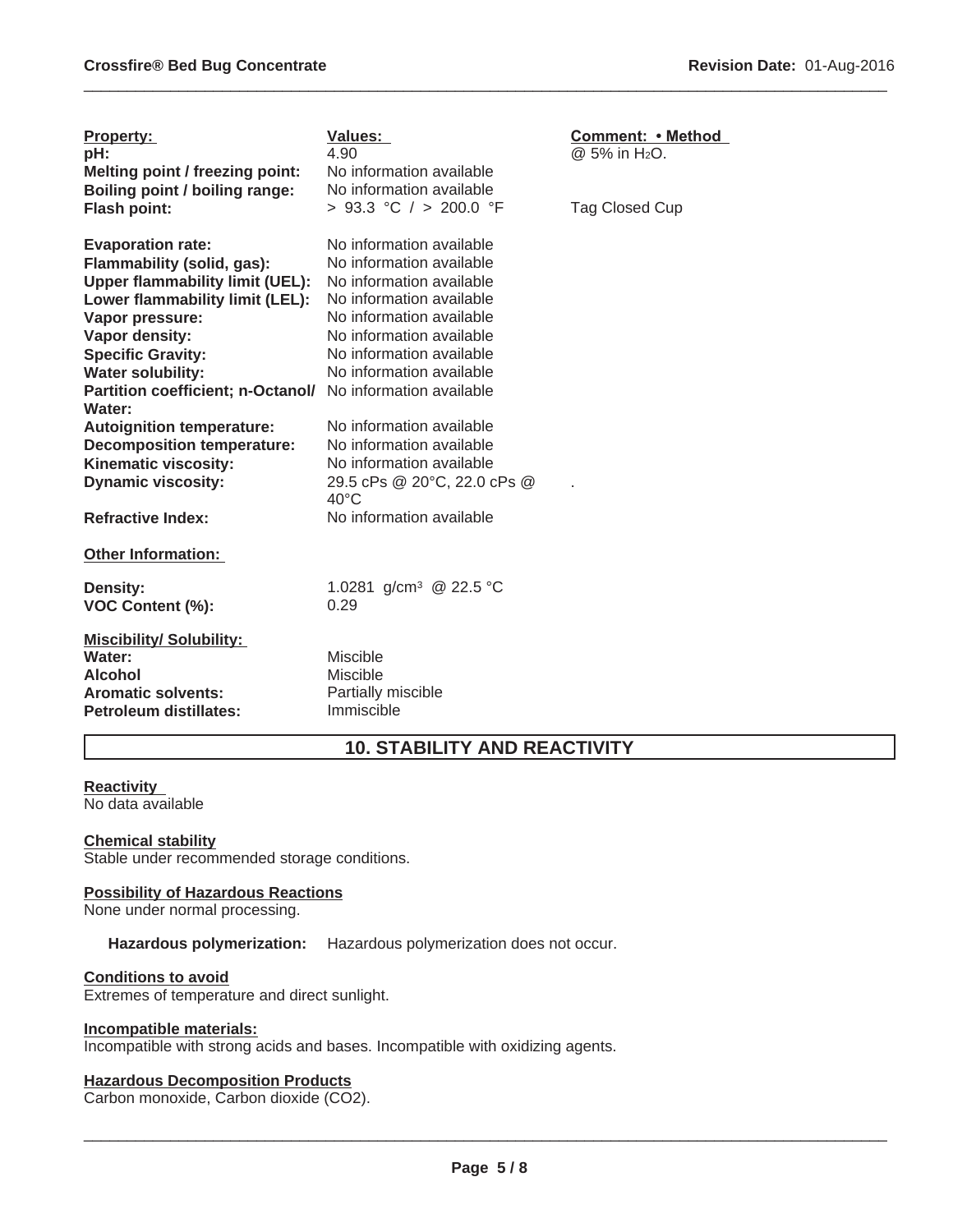## **11. TOXICOLOGICAL INFORMATION**

 $\_$  ,  $\_$  ,  $\_$  ,  $\_$  ,  $\_$  ,  $\_$  ,  $\_$  ,  $\_$  ,  $\_$  ,  $\_$  ,  $\_$  ,  $\_$  ,  $\_$  ,  $\_$  ,  $\_$  ,  $\_$  ,  $\_$  ,  $\_$  ,  $\_$  ,  $\_$  ,  $\_$  ,  $\_$  ,  $\_$  ,  $\_$  ,  $\_$  ,  $\_$  ,  $\_$  ,  $\_$  ,  $\_$  ,  $\_$  ,  $\_$  ,  $\_$  ,  $\_$  ,  $\_$  ,  $\_$  ,  $\_$  ,  $\_$  ,

#### **Numerical measures of toxicity - Product Information**

| Oral LD <sub>50</sub>                                               | $>5,000$ mg/kg (rat)                                                                                                                                                                                                                                                                                                                                                                                                                                                                                                                                |
|---------------------------------------------------------------------|-----------------------------------------------------------------------------------------------------------------------------------------------------------------------------------------------------------------------------------------------------------------------------------------------------------------------------------------------------------------------------------------------------------------------------------------------------------------------------------------------------------------------------------------------------|
| <b>Dermal LD<sub>50</sub></b>                                       | $>5,000$ mg/kg (rabbit)                                                                                                                                                                                                                                                                                                                                                                                                                                                                                                                             |
| <b>Inhalation LC<sub>50</sub></b>                                   | $>2.15$ mg/L, (rat; 4 hours)                                                                                                                                                                                                                                                                                                                                                                                                                                                                                                                        |
| Eye contact:                                                        | Non-irritating to eyes. (rabbit).                                                                                                                                                                                                                                                                                                                                                                                                                                                                                                                   |
| <b>Skin Contact:</b>                                                | Non-irritating to the skin. (rabbit).                                                                                                                                                                                                                                                                                                                                                                                                                                                                                                               |
| <b>Sensitization:</b>                                               | Non-sensitizer. (guinea pig).                                                                                                                                                                                                                                                                                                                                                                                                                                                                                                                       |
| <b>Piperonyl Butoxide:</b><br><b>Carcinogenicity/ Oncogenicity:</b> | Marginally higher incidences of benign liver tumors in mice were observed<br>following lifetime high dose exposures to PBO. The significance of these<br>observations is questionable and under review. The doses at which tumors were<br>observed for PBO greatly exceeded potential human exposure from labeled uses.<br>Doses at which these effects were observed greatly exceeded anticipated human<br>dietary intake. At anticipated dietary exposure levels, it is highly unlikely that this<br>product will result in carcinogenic effects. |
| Carcinogenicity                                                     | This product does not contain any carcinogens or potential carcinogens as listed<br>by OSHA, IARC or NTP.                                                                                                                                                                                                                                                                                                                                                                                                                                           |
| <b>Reproductive toxicity:</b>                                       | No information available.                                                                                                                                                                                                                                                                                                                                                                                                                                                                                                                           |
| <b>Developmental Toxicity</b>                                       | No information available.                                                                                                                                                                                                                                                                                                                                                                                                                                                                                                                           |
| Teratogenicity:                                                     | No information available.                                                                                                                                                                                                                                                                                                                                                                                                                                                                                                                           |
| STOT - single exposure:                                             | No information available.                                                                                                                                                                                                                                                                                                                                                                                                                                                                                                                           |
| STOT - repeated exposure:                                           | No information available.                                                                                                                                                                                                                                                                                                                                                                                                                                                                                                                           |
| <b>Chronic toxicity:</b>                                            | Avoid repeated exposure.                                                                                                                                                                                                                                                                                                                                                                                                                                                                                                                            |

## **12. ECOLOGICAL INFORMATION**

#### **Ecotoxicity:**

#### **Persistence and degradability**

No information available.

#### **Bioaccumulation**

No information available.

#### **Other adverse effects:** No information available

#### **Environmental hazards (EPA):**

Do not discharge effluent containing this product into lakes, streams, ponds, estuaries, oceans or other waters unless in accordance with the requirements of a National Pollutant Discharge Elimination System (NPDES) permit and the permitting authority has been notified in writing prior to discharge. Do not discharge effluent containing this product to sewer systems without previously notifying the local sewage treatment plant authority. For guidance contact your State Water Board or Regional Office of the EPA.

### **13. DISPOSAL CONSIDERATIONS**

#### **Waste treatment methods**

| Disposal of wastes:     | Disposal should be in accordance with applicable regional, national and local laws<br>and regulations. For more information, see product label. |
|-------------------------|-------------------------------------------------------------------------------------------------------------------------------------------------|
| Contaminated packaging: | For more information, see product label.                                                                                                        |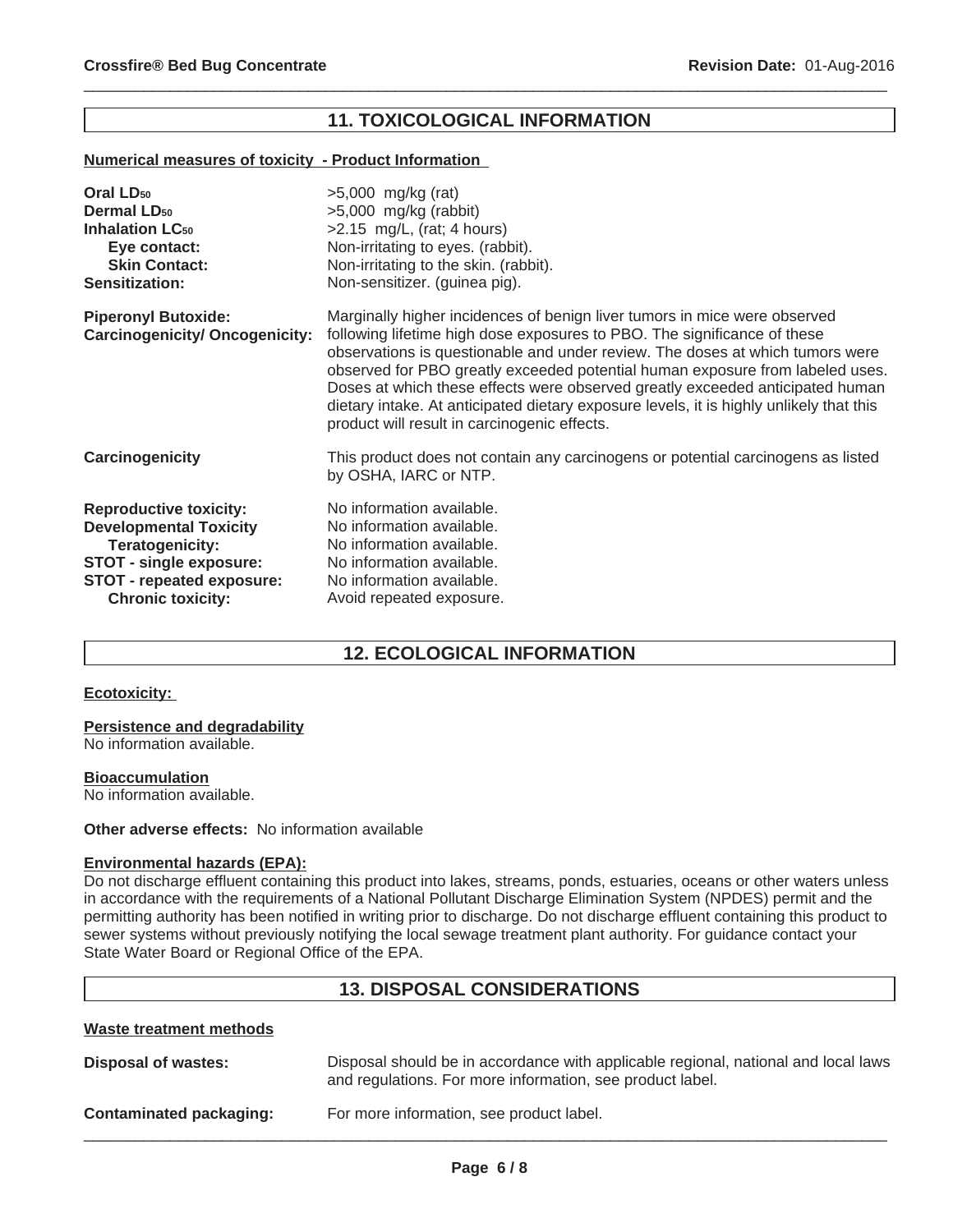## **14. TRANSPORT INFORMATION**

 $\_$  ,  $\_$  ,  $\_$  ,  $\_$  ,  $\_$  ,  $\_$  ,  $\_$  ,  $\_$  ,  $\_$  ,  $\_$  ,  $\_$  ,  $\_$  ,  $\_$  ,  $\_$  ,  $\_$  ,  $\_$  ,  $\_$  ,  $\_$  ,  $\_$  ,  $\_$  ,  $\_$  ,  $\_$  ,  $\_$  ,  $\_$  ,  $\_$  ,  $\_$  ,  $\_$  ,  $\_$  ,  $\_$  ,  $\_$  ,  $\_$  ,  $\_$  ,  $\_$  ,  $\_$  ,  $\_$  ,  $\_$  ,  $\_$  ,

#### **DOT (Department of Transportation)**

| <b>Proper Shipping Name:</b><br><b>Hazard Class:</b> | Insecticides, Insect or Animal Repellent, Liquid<br>This material is not hazardous.                                                                           |  |
|------------------------------------------------------|---------------------------------------------------------------------------------------------------------------------------------------------------------------|--|
| <b>Other Shipping Information:</b>                   | This material is not regulated by the DOT as a hazardous material when shipped<br>in Non-Bulk quantities ( <i>i.e.</i> , less-than 119 Gallons / 450 Liters). |  |
| Air (IATA/ ICAO)                                     | When shipping in Bulk-quantities ( <i>i.e.</i> , more than 119 Gallons / 450 Liters), please<br>contact MGK® for the proper shipping description.             |  |
| <b>Proper Shipping Name:</b><br><b>Hazard Class:</b> | Insecticides, Insect or Animal Repellent, Liquid<br>This material is not hazardous.                                                                           |  |
| <b>Vessel (IMO/ IMDG)</b>                            | Not available                                                                                                                                                 |  |

## **15. REGULATORY INFORMATION**

#### **US Federal Regulations**

#### **SARA 313**

Section 313 of Title III of the Superfund Amendments and Reauthorization Act of 1986 (SARA). This product contains a chemical or chemicals which are subject to the reporting requirements of the Act and Title 40 of the Code of Federal Regulations, Part 372

| <b>Chemical Name</b>               | <b>SARA 313 - Threshold Values %</b> |
|------------------------------------|--------------------------------------|
| Piperonyl Butoxide (PBO) - 51-03-6 |                                      |

### **SARA 311/312 Hazard**

| <b>Categories</b>                 |    |
|-----------------------------------|----|
| Acute health hazard               | N٥ |
| <b>Chronic Health Hazard</b>      | Nο |
| <b>Fire hazard</b>                | No |
| Sudden release of pressure hazard | No |
| <b>Reactive Hazard</b>            | N٥ |

### **CWA (Clean Water Act)**

This product does not contain any substances regulated as pollutants pursuant to the Clean Water Act (40 CFR 122.21 and 40 CFR 122.42)

### **CERCLA**

This material, as supplied, does not contain any substances regulated as hazardous substances under the Comprehensive Environmental Response Compensation and Liability Act (CERCLA) (40 CFR 302) or the Superfund Amendments and Reauthorization Act (SARA) (40 CFR 355). There may be specific reporting requirements at the local, regional, or state level pertaining to releases of this material

#### **US State Regulations:**